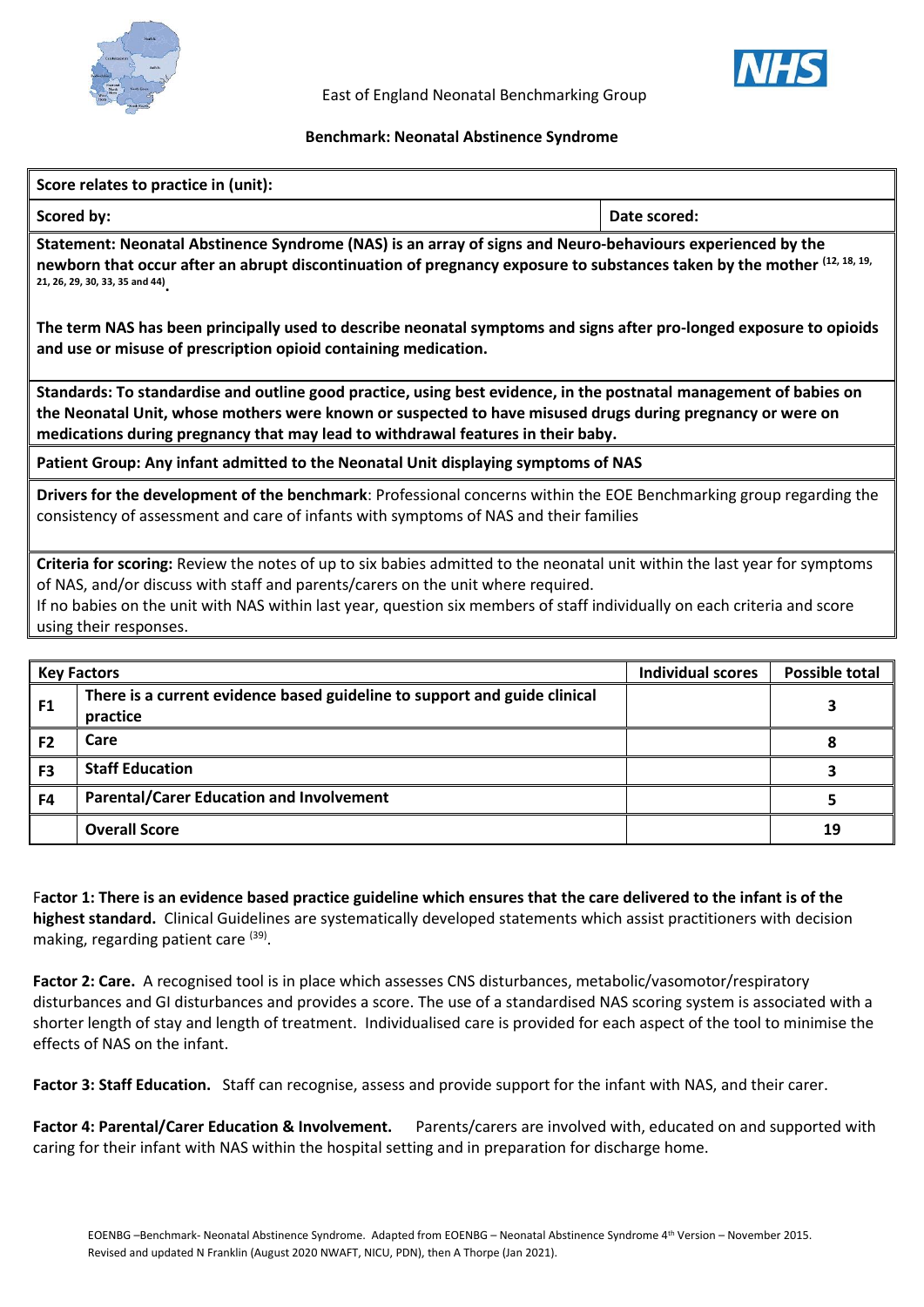| Key factors & criteria                                       | Notes 1 | Notes <sub>2</sub> | Notes 3 | Notes 4 | Notes <sub>5</sub> | Notes <sub>6</sub> |
|--------------------------------------------------------------|---------|--------------------|---------|---------|--------------------|--------------------|
| There is an Evidence-based guideline to support clinical     |         |                    |         |         |                    |                    |
| practice                                                     |         |                    |         |         |                    |                    |
| a) There is a Neonatal Abstinence Guideline that is          |         |                    |         |         |                    |                    |
| evidence based and referenced                                |         |                    |         |         |                    |                    |
| b) The guideline is reviewed and updated regularly by        |         |                    |         |         |                    |                    |
| the East Of England ODN                                      |         |                    |         |         |                    |                    |
| Compliance with the guideline is regularly audited by<br>C)  |         |                    |         |         |                    |                    |
| the East of England Benchmarking Group                       |         |                    |         |         |                    |                    |
|                                                              |         |                    |         |         |                    |                    |
| Care                                                         |         |                    |         |         |                    |                    |
| There is a recognised and evidence-based scoring<br>a)       |         |                    |         |         |                    |                    |
| tool in use, which includes assessment of CNS                |         |                    |         |         |                    |                    |
| disturbances, metabolic/vasomotor/respiratory                |         |                    |         |         |                    |                    |
| disturbances and GI disturbances                             |         |                    |         |         |                    |                    |
| The NAS score is documented within the scoring<br>b)         |         |                    |         |         |                    |                    |
| chart at the required frequency                              |         |                    |         |         |                    |                    |
| There is documentation of developmental care<br>C)           |         |                    |         |         |                    |                    |
| measures utilized, if needed. If not required, staff are     |         |                    |         |         |                    |                    |
| aware that this is an aspect of the care of a baby with      |         |                    |         |         |                    |                    |
| <b>NAS</b>                                                   |         |                    |         |         |                    |                    |
| There is documented evidence of Pharmacological<br>d)        |         |                    |         |         |                    |                    |
| management of symptoms, if needed. If not                    |         |                    |         |         |                    |                    |
| required, staff are aware that this is an aspect of the      |         |                    |         |         |                    |                    |
| care of a baby with NAS                                      |         |                    |         |         |                    |                    |
| There is an individual feeding plan, if needed. If not<br>e) |         |                    |         |         |                    |                    |
| required, staff are aware that this is an aspect of the      |         |                    |         |         |                    |                    |
| care of a baby with NAS                                      |         |                    |         |         |                    |                    |
| There is individual adaptation of thermal support<br>f)      |         |                    |         |         |                    |                    |
| measures, if needed. If not, staff are aware that this       |         |                    |         |         |                    |                    |
| is an aspect of the care of a baby with NAS                  |         |                    |         |         |                    |                    |
| The local skin integrity tool has been used, and<br>g)       |         |                    |         |         |                    |                    |
| actions taken appropriately                                  |         |                    |         |         |                    |                    |

EOENBG -Benchmark- Neonatal Abstinence Syndrome. Adapted from EOENBG - Neonatal Abstinence Syndrome 4<sup>th</sup> Version - November 2015. Revised and updated N Franklin (August 2020 NWAFT, NICU, PDN), then A Thorpe (Jan 2021).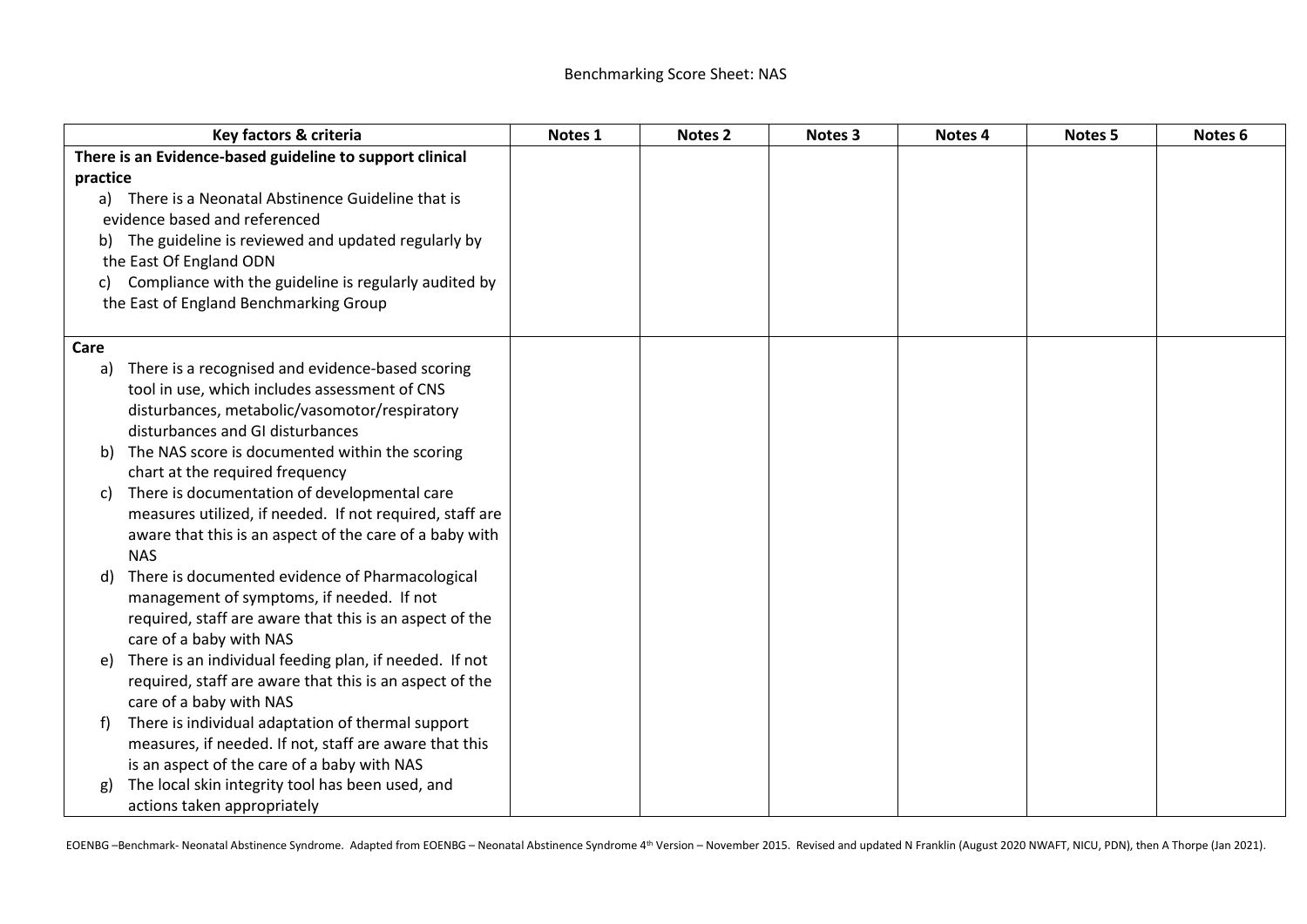| h)                                                | There is a named Neonatal team member                      |  |  |  |
|---------------------------------------------------|------------------------------------------------------------|--|--|--|
|                                                   | coordinating contact between the neonatal unit and         |  |  |  |
|                                                   | Midwifery Safeguarding Team, Social Services/ Social       |  |  |  |
|                                                   | Worker, any identified keyworker, Drug liaison             |  |  |  |
|                                                   | midwife, the Health Visitor and the GP                     |  |  |  |
|                                                   |                                                            |  |  |  |
|                                                   | <b>Staff Education</b>                                     |  |  |  |
| a)                                                | All staff can describe signs & symptoms of opioid          |  |  |  |
|                                                   | and other drug withdrawal                                  |  |  |  |
| b)                                                | All staff are educated to use the NAS scoring tool         |  |  |  |
|                                                   | and have received and update within the locally            |  |  |  |
|                                                   | agreed time scale                                          |  |  |  |
| C)                                                | All staff can discuss the rationale of the individual      |  |  |  |
|                                                   | aspects of care for an infant with NAS, e.g.               |  |  |  |
|                                                   | pharmacological symptom management, nutritional,           |  |  |  |
|                                                   | thermal, developmental care, skin integrity                |  |  |  |
|                                                   |                                                            |  |  |  |
| <b>Parental/Carer Education &amp; Involvement</b> |                                                            |  |  |  |
|                                                   | a) Parents/carers are encouraged to be involved with       |  |  |  |
|                                                   | the multi-disciplinary safeguarding team, where            |  |  |  |
|                                                   | applicable. If not applicable (e.g. absent parents), the   |  |  |  |
|                                                   | reason why is documented                                   |  |  |  |
| b)                                                | Parents/carers are aware of, and understand the            |  |  |  |
|                                                   | need for continual assessment of the infant. This          |  |  |  |
|                                                   | should be documented. If not applicable (e.g. absent       |  |  |  |
|                                                   | parents), the reason why is documented                     |  |  |  |
| C)                                                | There has been a discussion with parents/carers            |  |  |  |
|                                                   | regarding withdrawal cues that their infant may            |  |  |  |
|                                                   | exhibit. This should be documented. If not applicable      |  |  |  |
|                                                   | (e.g. absent parents), the reason why is documented        |  |  |  |
| d)                                                | Parents/carers have been given guidance on coping          |  |  |  |
|                                                   | with their infant's withdrawal cues. If not applicable     |  |  |  |
|                                                   | (e.g. absent parents), the reason why is documented        |  |  |  |
| e)                                                | Parents/carers have been given guidance on the             |  |  |  |
|                                                   | nutritional needs of their infant. If not applicable (e.g. |  |  |  |
|                                                   | absent parents), the reason why is documented              |  |  |  |

EOENBG -Benchmark- Neonatal Abstinence Syndrome. Adapted from EOENBG - Neonatal Abstinence Syndrome 4<sup>th</sup> Version - November 2015. Revised and updated N Franklin (August 2020 NWAFT, NICU, PDN), then A Thorpe (Jan 2021).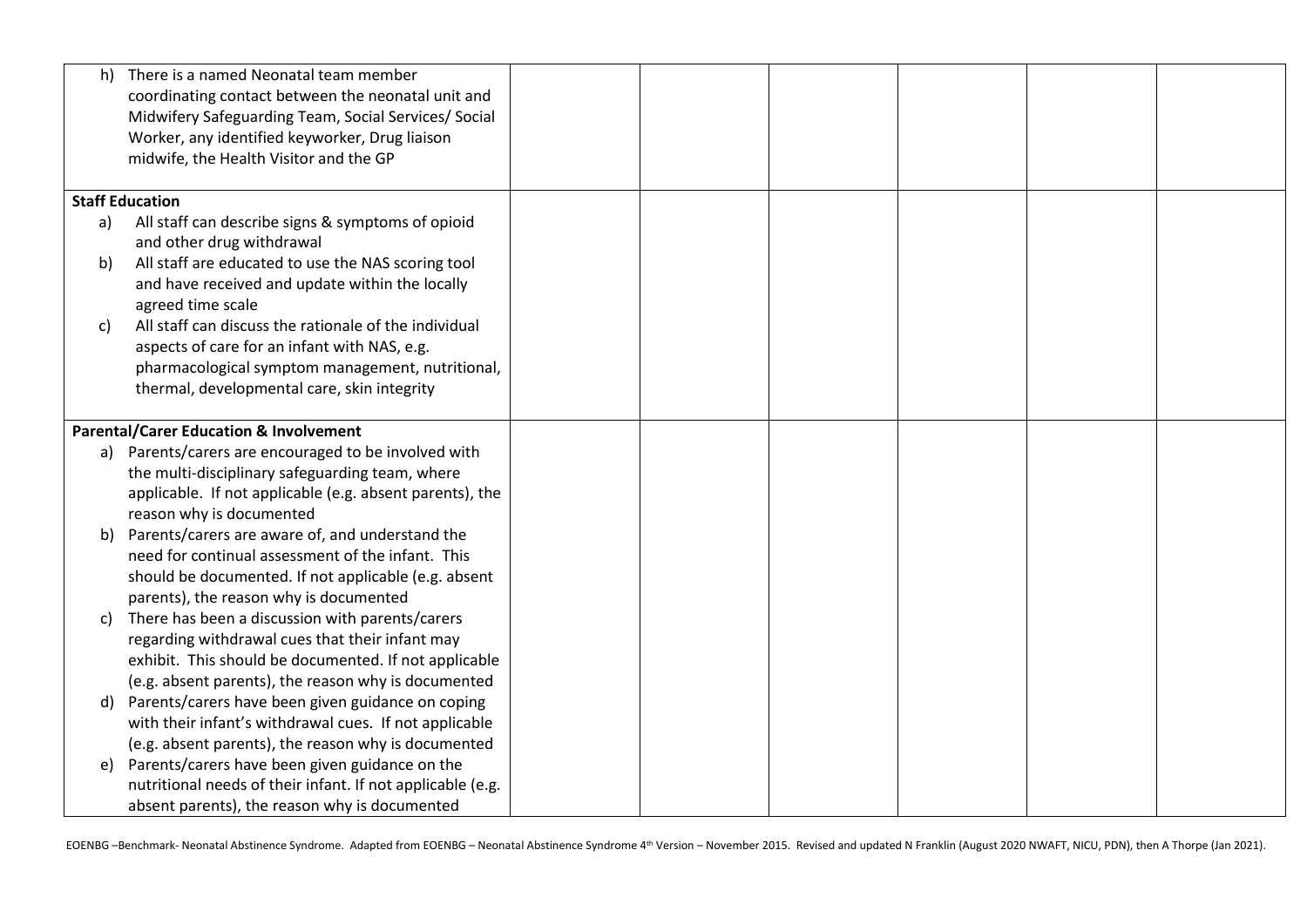Statements to justify scores/local action plans:

EOENBG -Benchmark- Neonatal Abstinence Syndrome. Adapted from EOENBG - Neonatal Abstinence Syndrome 4<sup>th</sup> Version - November 2015. Revised and updated N Franklin (August 2020 NWAFT, NICU, PDN), then A Thorpe (Jan 2021).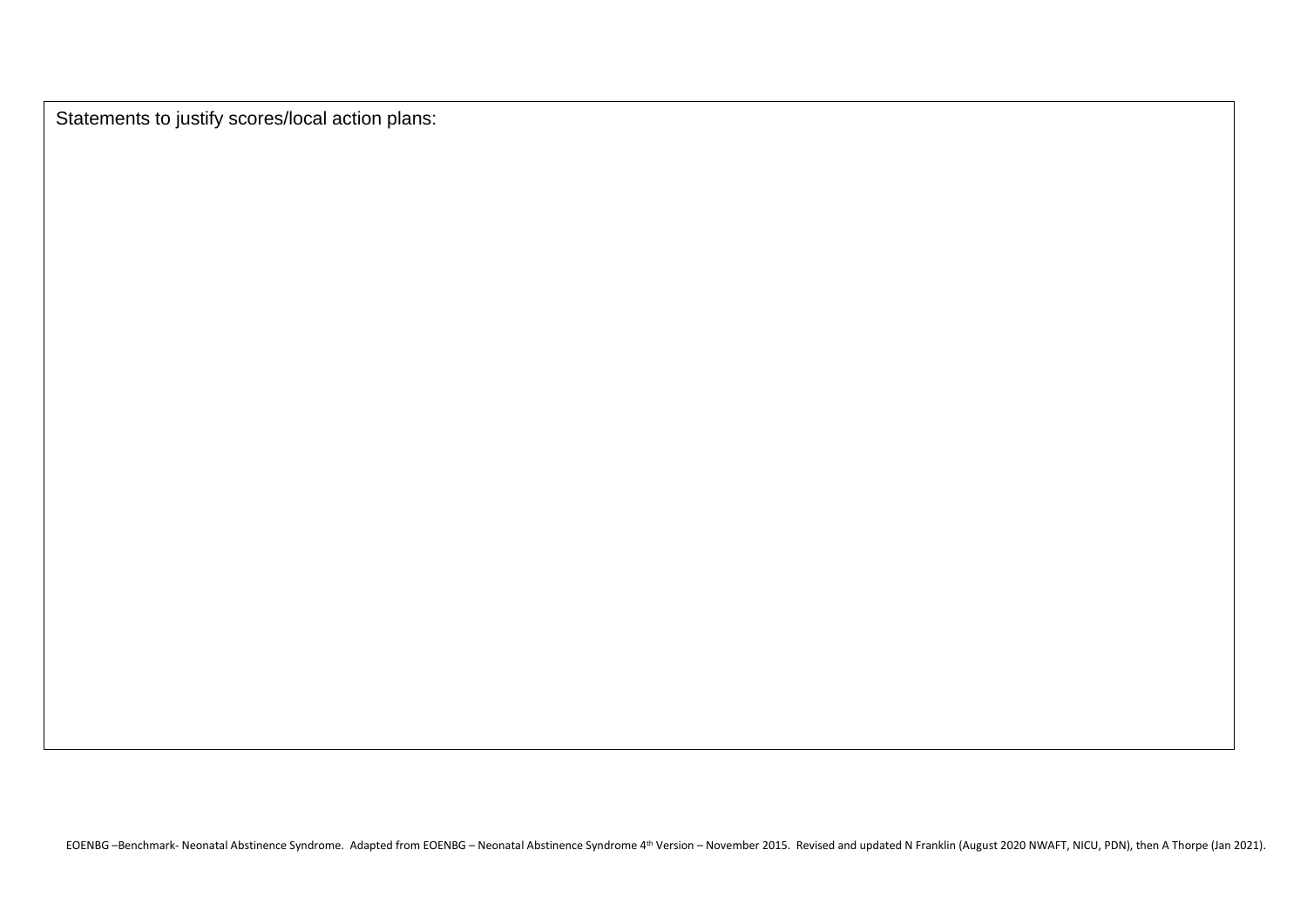## **References**

- 1. Abdel-Latif ME, Pinner J, Clews S, Cooke F, Lui K, Oei J. Effects of breast milk on the severity and outcome of neonatal abstinence syndrome among infants of drug dependent mothers. Pediatrics. 2006;117(6). Available at: [www.pediatrics.org/cgi/content/full/117/6/e1163.](http://www.pediatrics.org/cgi/content/full/117/6/e1163)
- 2. Agthe A, Kim G, Mathias K, et al. Clonidine as an adjunct therapy to opioids for neonatal abstinence syndrome: a randomized, controlled trial. Pediatrics 2009; 123:e849–e856.
- 3. Bada H, Das A, Bauer C, et al. Low birth weight and preterm births: etiologic fraction attributable to prenatal drug exposure. J Perinatol. 2005;25(10):631–637
- 4. Bauer CR, Langer JC, Shankaran S, Bada HS, Lester B, Wright LL et al. Acute neonatal effects of cocaine exposure during pregnancy. Arch Pediatr Adolesc Med 2005; 159(9): 824–834.
- 5. Bio L, Siu A and Poon C. Update on the pharmacologic management of neonatal abstinence syndrome. Journal of Perinatology (2011) 31, 692–701
- 6. Bleyer W, Marshall R. Barbiturate withdrawal syndrome in a passively addicted infant. JAMA. 1972;221(2):185–186
- 7. Chan D, Klein J, Koren G. New methods for neonatal drug screening. NeoReviews. 2003;4(9):e236–e244 93.
- 8. Coyle MG, Ferguson A, LaGasse L, et al. Diluted tincture of opium (DTO) and Phenobarbitone versus DTO alone for neonatal opiate withdrawal in term infants. JPediatr 2002; 140:561–564.
- 9. Desmond M, Schwanecke R, Wilson G, et al,. Maternal barbiturate utilization and neonatal withdrawal symptomatology. J Pediatr. 1972;80(2): 190–197
- 10. Dysart K, Hsieh H, Kaltenbach K, Greenspan J. Sequela of preterm versus term infants born to mothers on a methadone maintenance program: differential course of neonatal abstinence syndrome. J Perinat Med. 2007;35(4):344–346
- 11. Esmaeili A, Keinhorst A, Schuster T, Beske F, et al, Treatment of neonatal abstinence syndrome with clonidine and chloral hydrate. Acta Paediatr.2010;99(2):209–214
- 12. Finnegan LP, Connaughton JF Jr, Kron RE, Emich JP. Neonatal abstinence syndrome: assessment and management. Addict Dis 1975; 2:141–158. 45
- 13. Gibbs J, Newson T, Williams J, Davidson DC. Naloxone hazard in infant of opioid abuser. Lancet. 1989;2(8655):159– 160
- 14. Gowing L, Farrell M, Robert Ali R, White JM. Alpha 2 adrenergic agonists for the management of opioid withdrawal. Cochrane Database Syst Rev. 2016 May 3;(5):CD002024.
- 15. Hoder E, Leckman J, Ehrenkranz R, et al. Clonidine in neonatal narcotic-abstinence syndrome. N Engl J Med. 1981;305:1284.
- 16. Hoder E, Leckman J, Poulsen J, et al. Clonidine treatment of neonatal narcotic abstinence syndrome. Psychiatry Res. 1984;13(3):243–251
- 17. Hudak M, Tan R. Committee on Drugs; Committee on Fetus and Newborn; American Academy of Pediatrics. Neonatal drug withdrawal. Pediatrics. 2012;129(2): e540-e560. Available at: www.pediatrics.org/cgi/content/full/129/2/e540.
- 18. Hunt RW, Tzioumi D, Collins E, Jeffery H. Adverse neurodevelopmental outcome of infants exposed to opiate inutero. Early Hum Dev 2008; 84: 29–35.
- 19. Iqbal M, Sobhan T, Ryals T. Effects of commonly used benzodiazepines on the fetus, the neonate and the nursing infant. Psychiatr Serv 2002; 53:39–49
- 20. Jackson L, Ting A, Mckay S, Galea P, Skeoch C. A randomized controlled trial of Morphine versus Phenobarbitoneitone for neonatal abstinence syndrome. Arch Dis Child Fetal Neonatal Ed 2004; 89: F300–F304.
- 21. Kaltenbach K, Finnegan LP. Neonatal abstinence syndrome, pharmacotherapy and developmental outcome. Neurobehav Toxicol Teratol 1986;8:353–5.

Kandall S, Doberczak T, Mauer K, et al. Opiate v CNS depressant therapy in neonatal drug abstinence syndrome. Am J Dis Child 1983;137:378–82.

23. Klinger G, Merlob P. Selective serotonin reuptake inhibitor induced neonatal abstinence syndrome. Isr J Psychiatry Relat Sci 2008; 45:107–113.21–23].